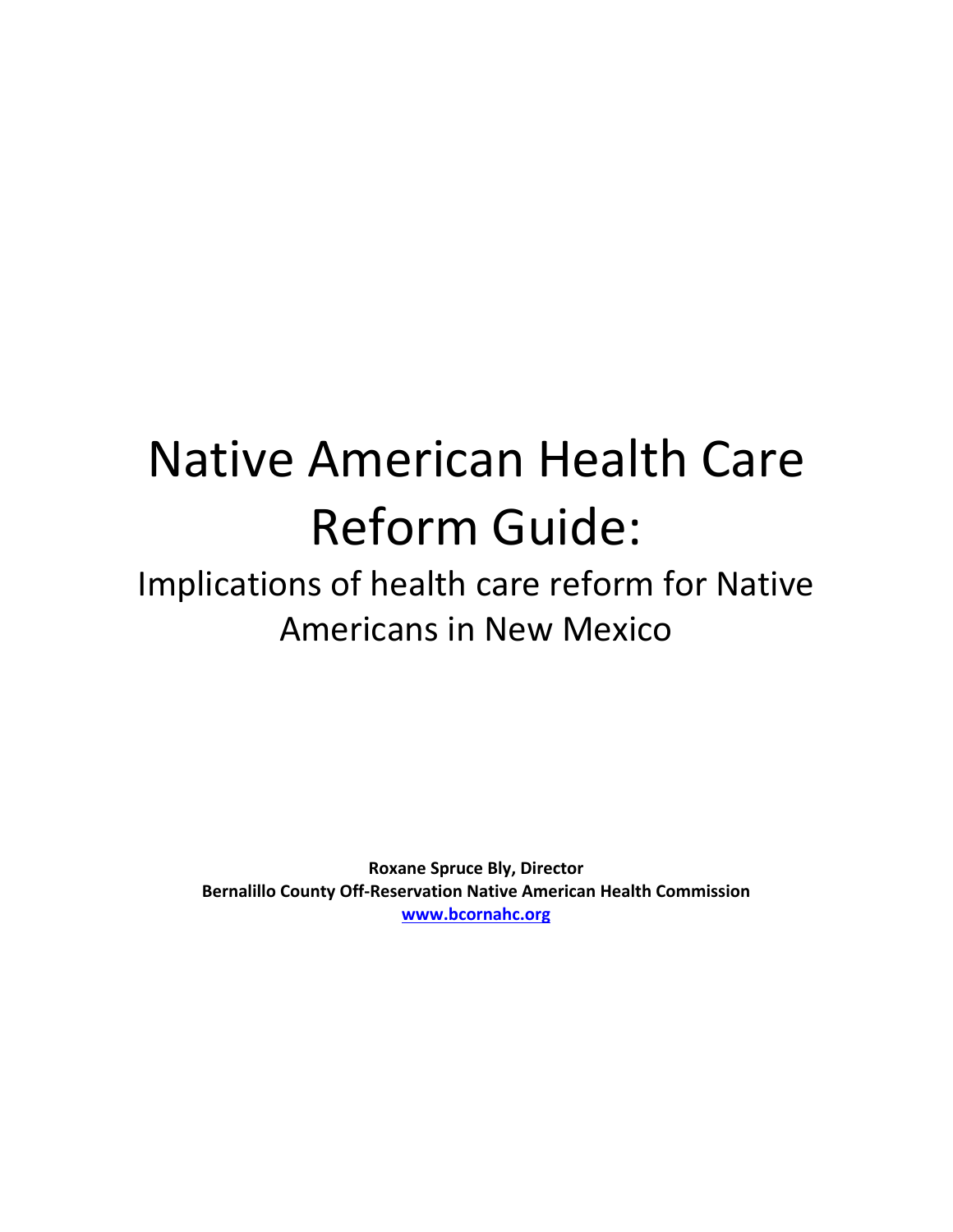## **Table of Contents**

| Introduction                                                        | 3              |
|---------------------------------------------------------------------|----------------|
| Immediate Changes                                                   |                |
| Individuals with Health Insurance                                   | 4              |
| <b>Children and Young Adults</b>                                    | 4              |
| People with Pre-Existing Health Conditions                          | 4              |
| People on Medicare                                                  | 4              |
| <b>Small Employers</b>                                              | 5              |
| <b>Consumer Protections</b>                                         | 5              |
| Changes in 2014                                                     |                |
| <b>Individual Mandate</b>                                           | 6              |
| <b>Employer Responsibility</b>                                      | 6              |
| <b>Medicaid Expansion</b>                                           | 6              |
| <b>Health Insurance Exchanges</b>                                   | 6              |
| Financial Assistance for Health Insurance                           | $\overline{7}$ |
| <b>Basic Health Plans</b>                                           | 8              |
| <b>Insurance Reforms</b>                                            | 8              |
| Implications of Reform for People who Use the Indian Health Service | 9              |
| <b>Implications of Reform For Native Communities</b>                | 10             |
| <b>Implications of Reform For Tribal Governments</b>                | 12             |
| Creation of Subsidiary Health Insurance Exchanges                   | 13             |
| Creation of Tribally Operated Managed Care Organizations            | 13             |
| Strengthen and Expand Indian Health Systems                         | 14             |
| Terms                                                               | 16             |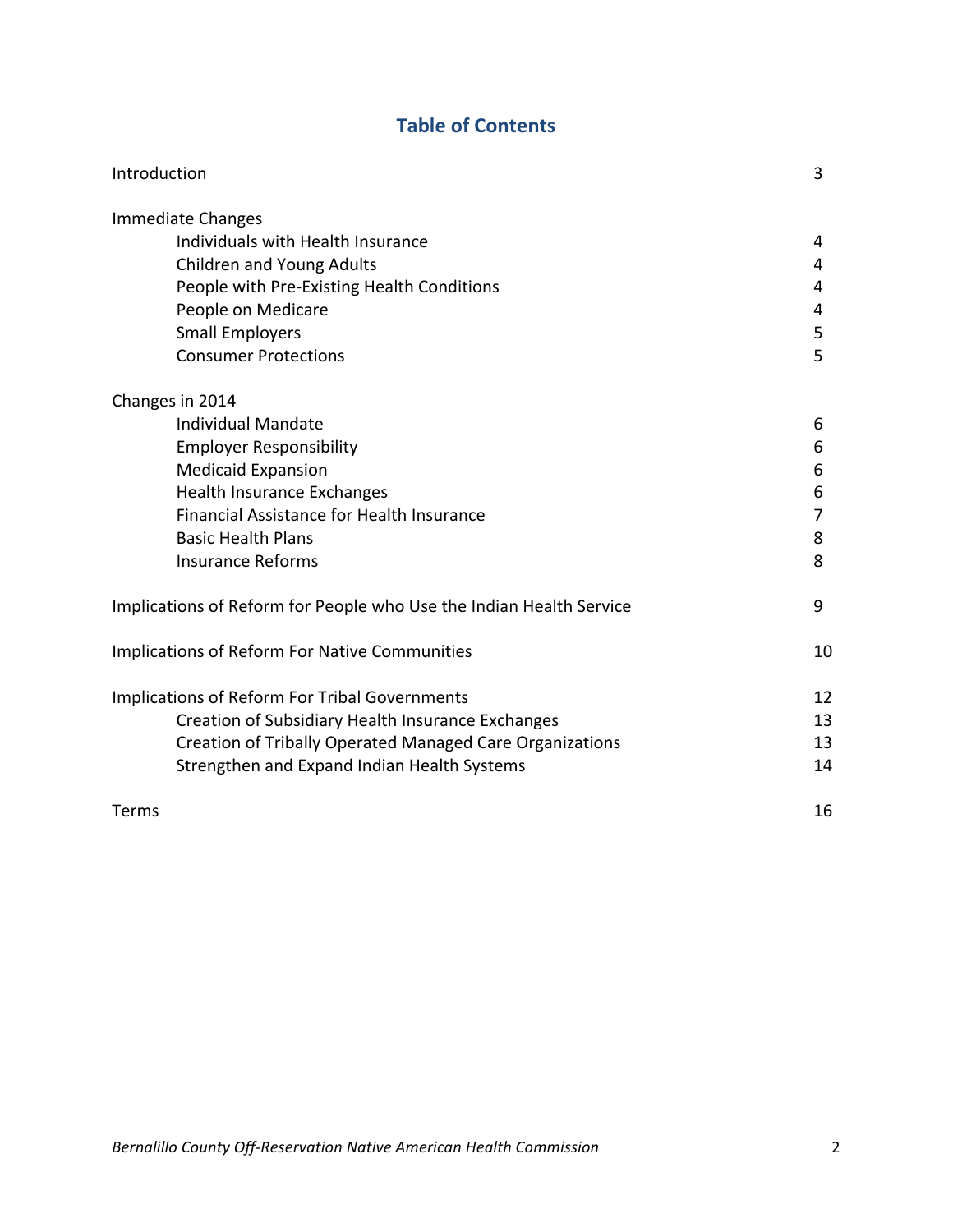## *Introduction*

On March 23, 2010 President Obama signed the Patient Protection and Affordable Care Act. The new law puts changes in place that will hold insurance companies more accountable, lower health care costs, guarantee more health care choices, and enhance the quality of health care for all Americans. Perhaps the most important benefit for Native people is the immediate, permanent reauthorization of the Indian Health Care Improvement Act. This Act is designed to make it easier for the Indian Health Service (IHS) and Tribes to provide better health care to Native people.

A number of changes took place when the law was enacted in 2010, but the majority will take place in 2014 including the following:

- **Nearly all Americans will be required to have health care coverage** *Except for* American Indians who will be exempt from this requirement.
- Individuals age 19 and older, but less than 65, whose income is 133% of the federal poverty level (\$14,484 in 2011) will be eligible for Medicaid.
- Employers with 50 or more employees must offer health benefits or pay a penalty.
- States or federal government will create Health Insurance Exchanges or "one stop" shopping" for individuals to access health care coverage.
- Individuals and families whose income is between 133% of the federal poverty level and 400% (about \$89,400 for a family of four) will receive financial help to pay insurance premiums and out of pocket insurance expenses

This guide is designed to help you understand the changes that will take place through health care reform and make sure that you benefit from the specific provisions of the new law that apply to Native Americans. It is also designed to assist Native communities and Tribal governments to recognize the opportunities to expand and strengthen Indian health systems through implementation of health care reform. Finally, this guide is supposed to be simple, concise, and easy to use. There are many additional details and complexities related to health care reform. If you have questions or need more detailed information, please contact:

> Bernalillo County Off-Reservation Native American Health Commission 318 Elm St. SE Albuquerque, NM 87102 505-239-0240 roxane.bly@gmail.com

All material contained in this document may be reproduced or copied without permission. Citation of the source is appreciated. *Document may not be reproduced or distributed for a fee.*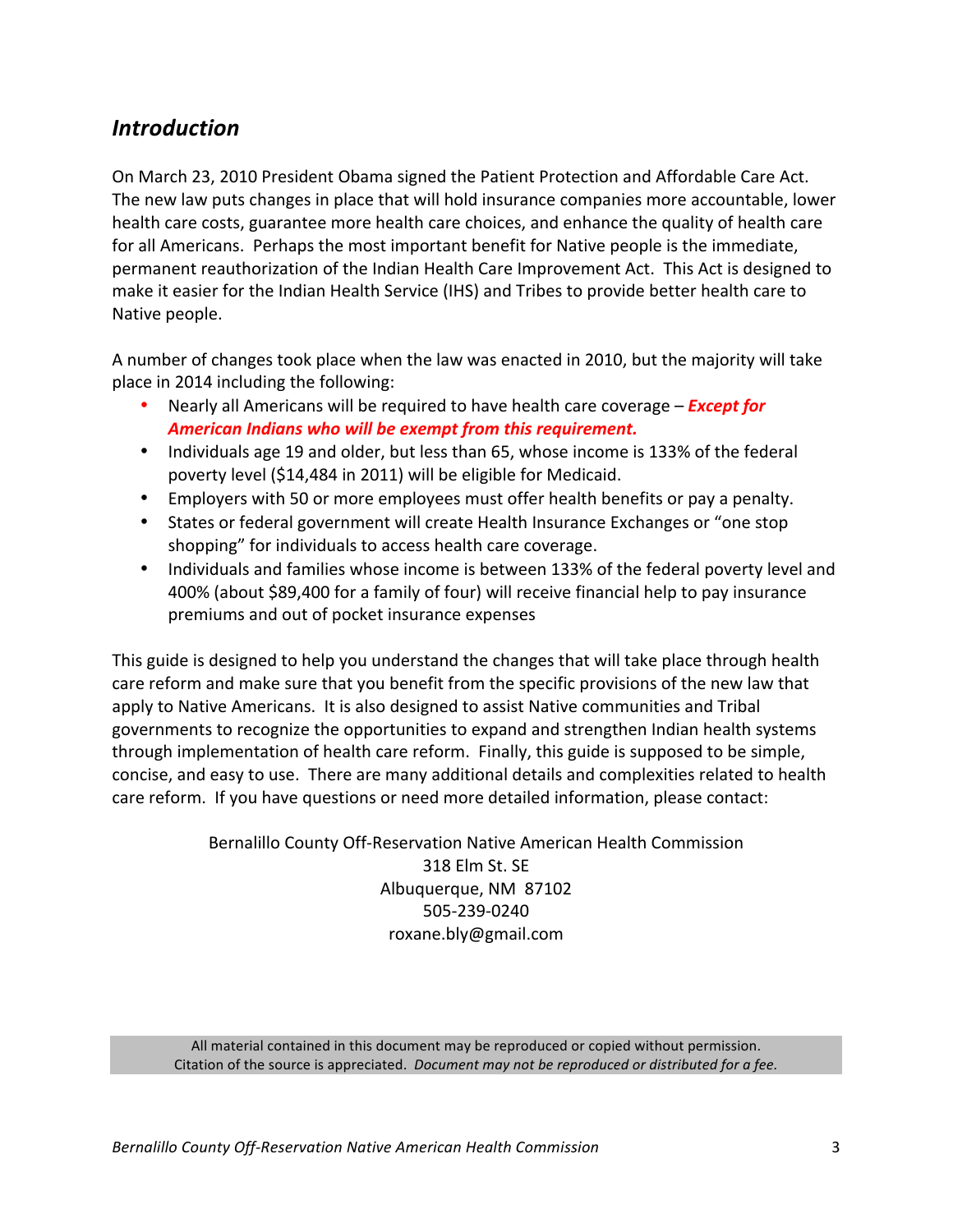## *Immediate!Changes*

#### **For'Individuals'with'Health'Insurance:**

- Insurers can't impose a lifetime limit on your benefits, meaning you don't have to worry about your coverage maxing out when you most need it.
- Annual benefit limits are phasing out too, rising from \$750,000 to \$2 million per year before they are abolished in 2014.
- If you disagree with a benefit decision by your insurer, new independent appeals give consumers a standard, reliable way to dispute coverage decisions.
- Health insurers can't arbitrarily cancel your coverage if you get sick.
- You can now obtain preventive care such as annual exams and cancer screenings with no out-of- pocket costs.

#### **For'Children'and'Young'Adults**

- Children under age 19 can't be denied coverage because of their health status.
- Insurers can't exclude coverage for treatment related to a child's pre-existing condition.
- Children up to age 26 can remain on a parent's health insurance plan
- Your employer can't charge a different health insurance premium for your adult children than it does for your younger children.

## *Your child does not need to be financially dependent on you or live with you.* He or she does not have to be unemployed, unmarried, or a student. *Coverage of children up to age 26 does not extend to a spouse or a child of your!adult!child.*

## For People with Pre-Existing Health Conditions:

- Coverage is available through the new Pre-existing Condition Insurance Plan if you've been uninsured for at least six months and have been denied coverage because of a preexisting condition.
- Premiums vary by age (but not by health status) and are tied to average rates for healthy individuals in your state.<sup>1</sup>
- For more information about Pre-Existing Condition Insurance in New Mexico, go to: www.nmmip.org

#### **For People on Medicare**

!!!!!!!!!!!!!!!!!!!!!!!!!!!!!!!!!!!!!!!!!!!!!!!!!!!!!!!!!!!!!!!!!!

• Traditional Medicare beneficiaries no longer have to pay any out-of-pocket costs for preventive services such as mammograms, colonoscopies, immunizations, and annual physical exams.

 $1$  Note: Premiums are not based on income, so a Pre-existing Condition Insurance Plan may still be unaffordable for some.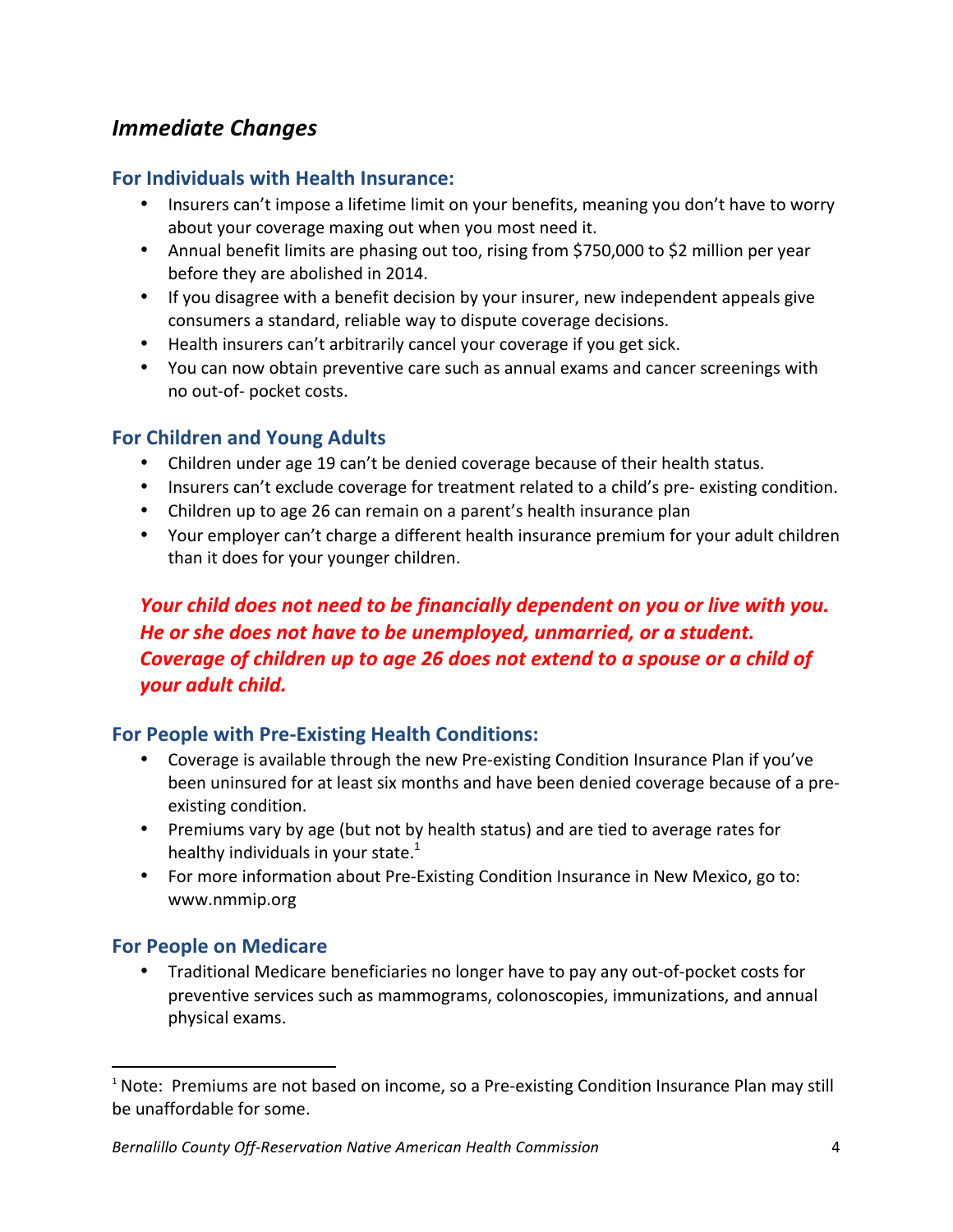• If you fall into the "doughnut hole" and have to pay full price for your drugs, you will get a 50% discount on brand-name drugs and a 7% discount on generic drugs in 2011. These discounts will increase each year until the doughnut hole is completely eliminated by 2020.

Note: The Medicare "doughnut hole" is a gap in coverage that exists once you and your Medicare plan have paid \$2,930. Once you have spent \$4,700 out of pocket for the year, the coverage gap or "doughnut hole" closes.

## *Effective January 1, 2011, prescription drug costs paid by the IHS, an* **Indian tribe or tribal organization, or an urban Indian organization will** count towards the out-of-pocket threshold (\$4,700).

## **For'Small'Employers**

• Employers can receive a tax credit for up to 35% of what they spend on coverage for employees (25% for nonprofits). On Jan. 1, 2014, this tax credit increases to 50% (35% for nonprofits). $<sup>2</sup>$ </sup>

## **Consumer Protections**

!!!!!!!!!!!!!!!!!!!!!!!!!!!!!!!!!!!!!!!!!!!!!!!!!!!!!!!!!!!!!!!!!!

- Starting in 2011, many insurance companies must publicly report how much they spend on health-care costs and on administrative costs.
- If you get your insurance through a large employer or other large group, your insurer must spend at least 85% of premiums on medical care or rebate the difference to you
- If you are covered through a small employer or buy insurance on your own, insurers must spend at least 80% of premiums on medical care.
- Rebates owed on 2011 premiums must be paid by August 2012
- Starting in 2011, insurers must publicly post and justify a rate increase of more than 10% for policies covering individuals or small businesses.
- States will determine whether the increase is unreasonable based on health-care costs and other factors. States can reject rates if their laws give them authority to do so. If states can't make that determination, the federal government will.

Until 2014, when Medicaid eligibility is expanded to childless adults and the Health Insurance Exchanges are created, many Native Americans will continue to rely upon the Indian Health Service or Urban Indian Health Programs for no or low-cost health care services. It is critical that Native American consumers and policy makers understand that the Indian Health Service is not insurance or health coverage. It is a discretionary program that is funded at the will of congress. Currently, the congressional appropriation for the Indian Health Service is less than 55% of the actual funds needed for operations.

 $2$  Note: Businesses must have fewer than 25 full-time workers, pay average salaries under \$50,000, and cover at least 50% of the employees' premiums.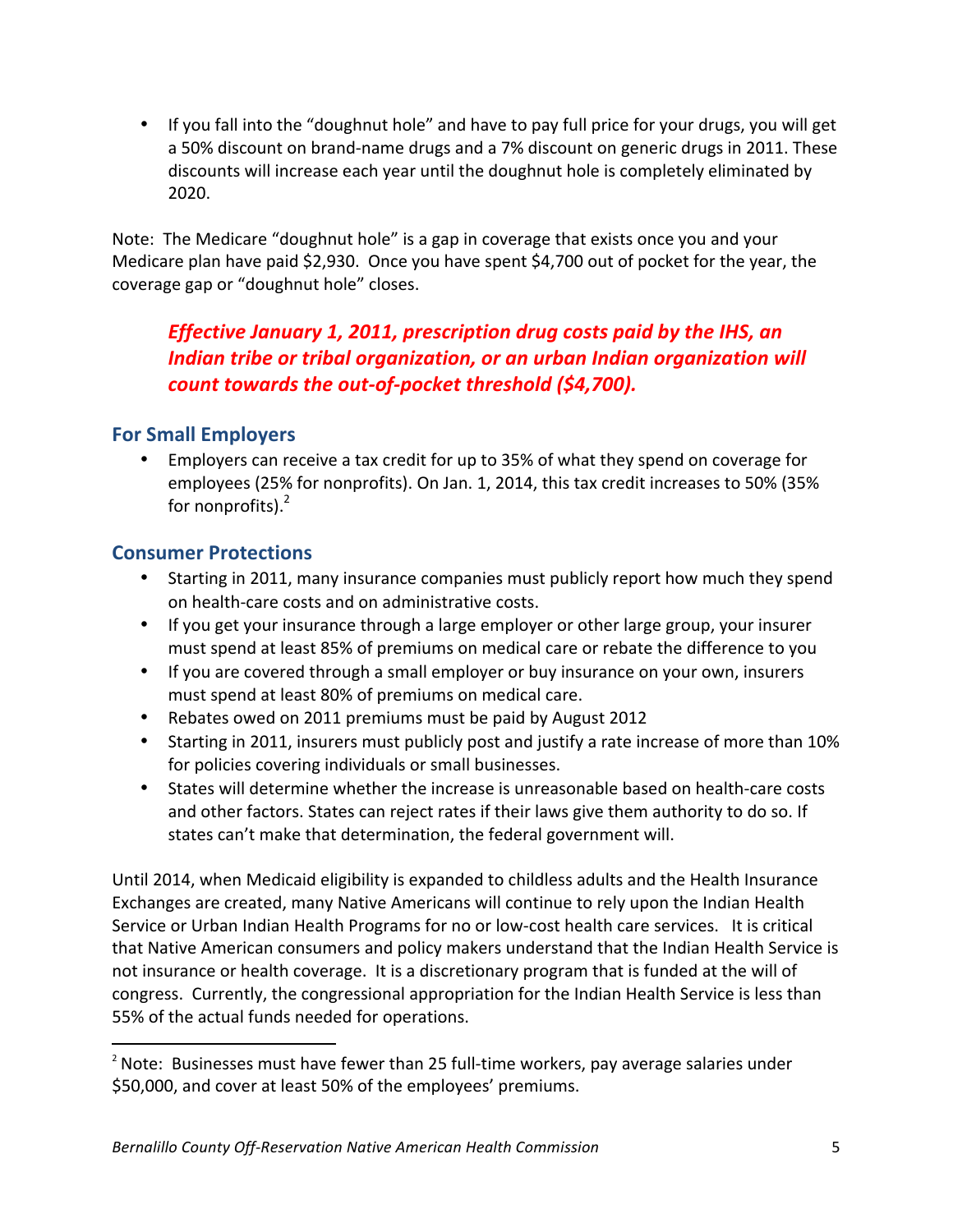## **Changes in 2014**

## **Individual'Mandate**

Most individuals who can afford it will be required to obtain basic health insurance coverage or pay a fee to help offset the costs of caring for uninsured Americans. If affordable coverage is not available to an individual, he or she will be eligible for an exemption.

- American Indians are not required to obtain health insurance *coverage.*
- There are many opportunities for tribes and Indian health programs to expand through increased revenue from people with health *coverage.!!Even!though!American!Indians!do!not!have!to!obtain! health insurance, it will be very important to acquire coverage in order to strengthen and expand the Indian health system.*

## **Employer Responsibility**

Employers with at least 50 full-time employees are required to offer minimum essential coverage that satisfies the individual mandate. Employers that do not comply and whose employees receive a premium credit or cost-sharing subsidy will be subject to a penalty.

## **Tribal governments are not exempt from the employer requirement to** *offer!minimum!essential!coverage.*

## **Medicaid'Expansion**

Americans who earn less than 133% of the poverty level (about \$14,500 for an individual and \$29,700 for a family of four in 2011) will be eligible to enroll in Medicaid. States will receive 100% federal funding for the first three years to support this expanded coverage, decreasing to 90% federal funding in subsequent years.

**States have significant authority over their Medicaid programs and may** *require cost sharing or co-payments for services. American Indians enrolled in Medicaid cannot be required to share costs if they are eligible for!IHS!services!or!have!used!IHS!in!the!past. 3*

## **Health Insurance Exchanges**

<sup>3</sup> https://www.cms.gov/smdl/downloads/SMD10001.PDF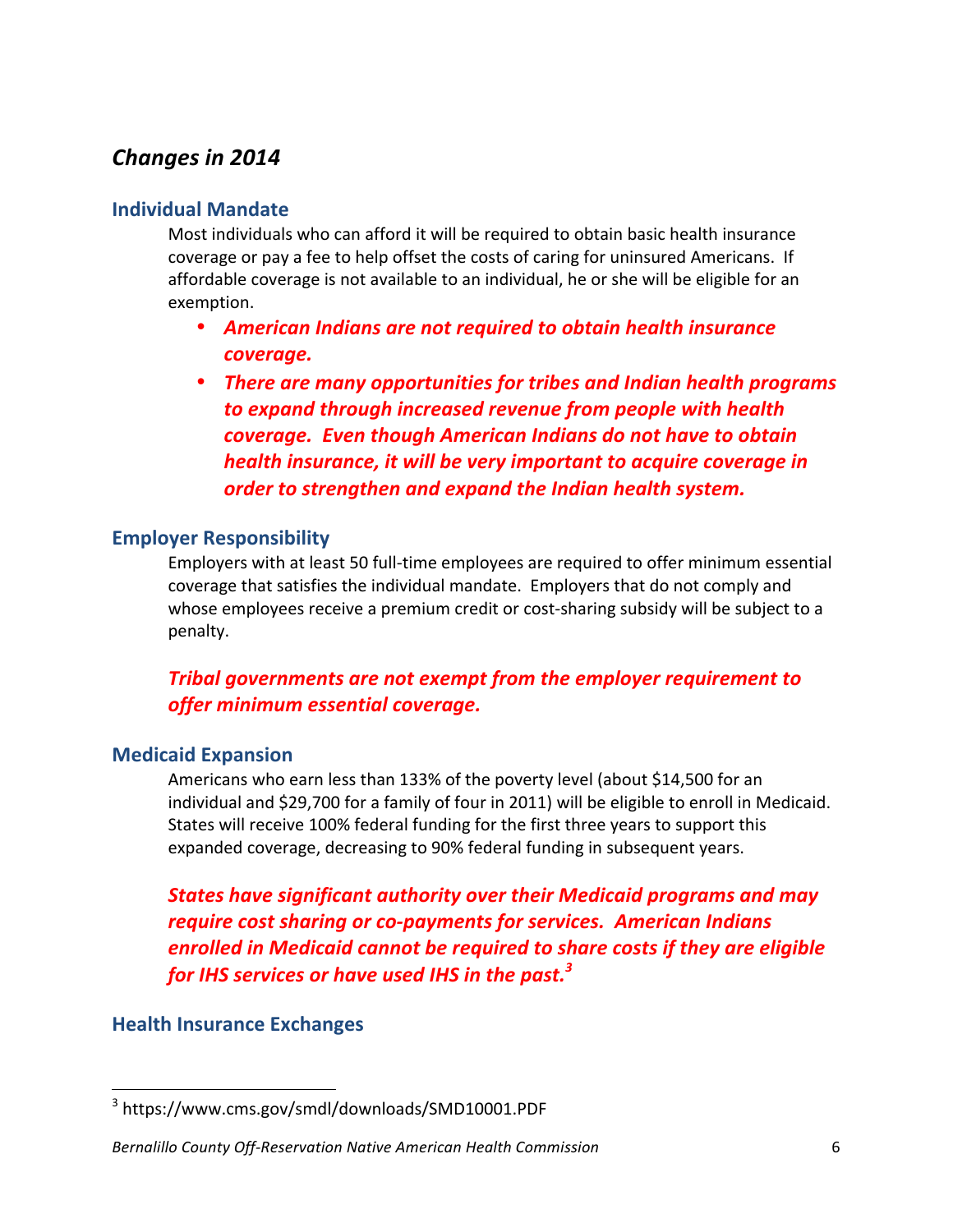If your employer doesn't offer insurance, you will be able to buy it directly through a Health Insurance Exchange. An Exchange is a competitive insurance marketplace where individuals and small businesses can buy affordable and qualified health benefit plans. Individuals and small businesses will be able to compare health plans, get answers to questions, find out if they are eligible for tax credits for private insurance or health programs like Medicaid, and enroll in a health plan that meets their needs. In general, Exchanges must provide for an initial open enrollment, annual open-enrollment periods, and special enrollment periods following certain major life events.

Four levels of plans will be offered through the Health Insurance Exchanges. All the plans must offer a set of essential health benefits that will be specified in future federal regulations. The four plan levels vary in the total value of coverage they must provide. The "bronze" plan has an actuarial value of 60%, meaning that the insured person would be responsible for paying 40% of the costs of all covered benefits. The actuarial value for the "silver" plans is 70%, 80% for "gold" plans and 90% for "platinum" plans. $4$ 

- Health Insurance Exchanges must offer special monthly enrollment *periods!for!American!Indians.*
- If an insurance plan is purchased through an Exchange, co*payments!and!deductibles!are!waived!for!American!Indians!with! incomes up to 300% of the federal poverty level (about \$32,670 for an!individual). 5*

## **Financial Assistance for Health Insurance**

Two forms of financial assistance will be provided. A premium assistance tax credit will be provided monthly to lower the amount of premium an individual or family must pay for their health insurance coverage. Cost sharing subsidies will reduce the amounts (i.e., deductibles, coinsurance or copayments) that individuals or families pay out of pocket for their insurance plan.

#### **Premium'Tax'Credits'**

!!!!!!!!!!!!!!!!!!!!!!!!!!!!!!!!!!!!!!!!!!!!!!!!!!!!!!!!!!!!!!!!!!

To help the middle class afford insurance, tax credits will be available for those with income between 100% and 400% of the federal poverty level who are not eligible for other affordable coverage. (In 2011, 400% of the federal poverty level comes out to about \$43,500 for an individual or \$89,400 for a family of four.) The tax credit is received in advance on a monthly basis, so it can lower your premium payments each month, rather than making you wait for tax time. It's also refundable, so even moderate-income families can receive the full benefit of the credit.

<sup>4</sup> http://www.kff.org/healthreform/upload/8061.pdf

 $<sup>5</sup>$  Initially when the new laws were enacted, it was expected that health insurance premiums</sup> would also be waived, but it appears that the cost-sharing exemption applies to only to deductibles and co-payments.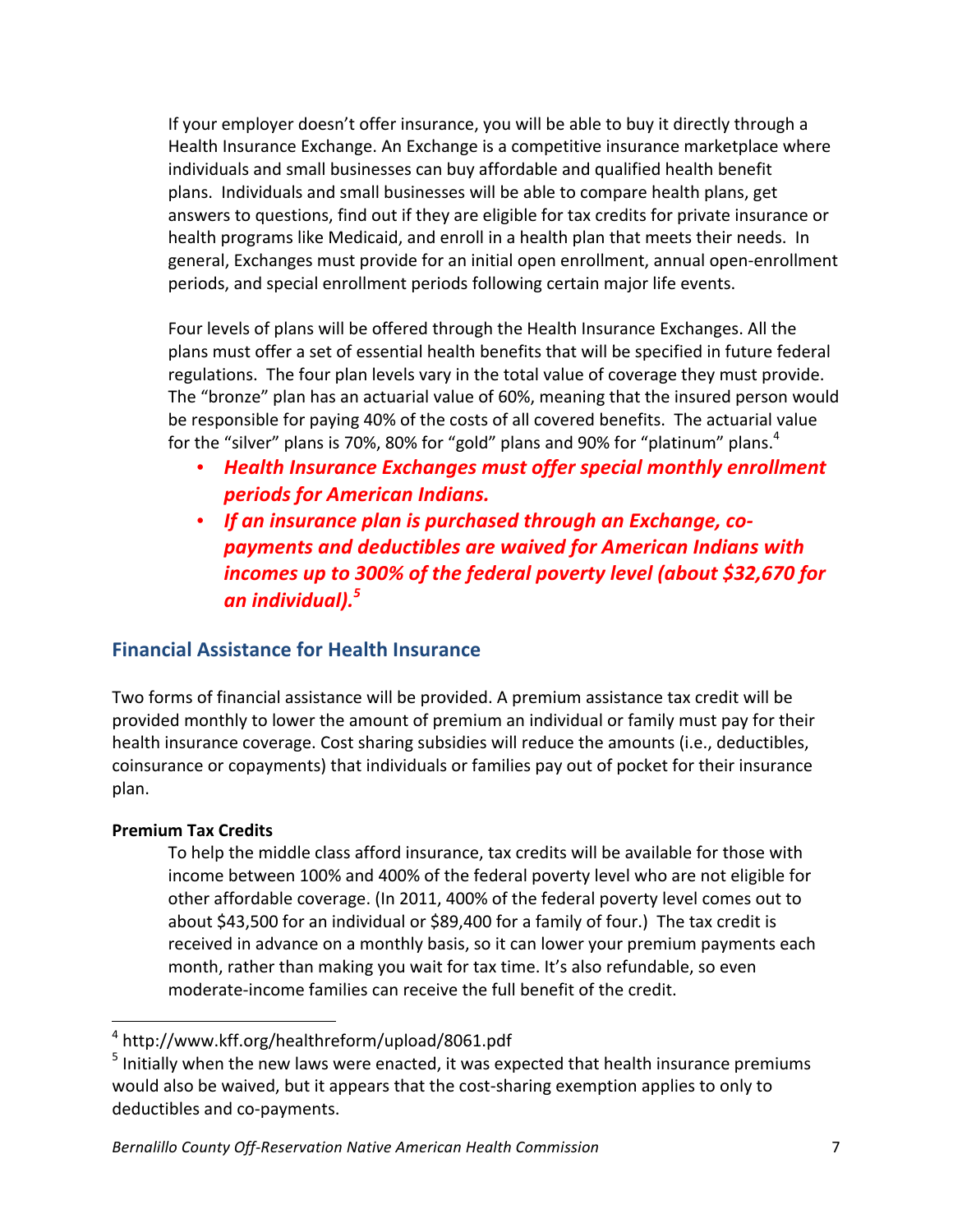## *If your income fluctuates during the year, it is possible that you could owe money for the tax credits you've received.*

#### **Cost Sharing Subsidies**

People who qualify for the premium assistance tax credit will also be eligible for cost sharing assistance if they purchase a "silver" plan through a Health Insurance Exchange. This assistance will further reduce the limit on the out of pocket maximum that can apply to their coverage, with the amount of the reduction depending on income.

**Remember, if your income is 300% of federal poverty level or less, you do** not have to pay co-payments or deductibles if you purchase your plan *through a Health Insurance Exchange – regardless of the type of plan, i.e. you!can!buy!a!bronze,!silver,!gold!or!platinum!plan!and!still!be!exempt! from!cost!sharing.*

#### **Basic Health Plans**

The new law allows states to provide health insurance to individuals with incomes between 133% and 200% of the federal poverty level (In 2011, between \$14,484 and \$21,780). As their income fluctuates, people may have to move between Medicaid and private health insurance. A basic health plan could make it easier to ensure that people don't fall through the cracks and become uninsured.

- The State of New Mexico has not committed to creating a basic *health!plan*
- Basic health plans are not purchased through an Exchange, so the *exemption from cost sharing for American Indians does not apply.*

#### **Insurance Reforms**

The law implements strong reforms that prohibit insurance companies from refusing to sell coverage or renew policies because of an individual's pre-existing conditions. Also, in the individual and small group market, it eliminates the ability of insurance companies to charge higher rates due to gender or health status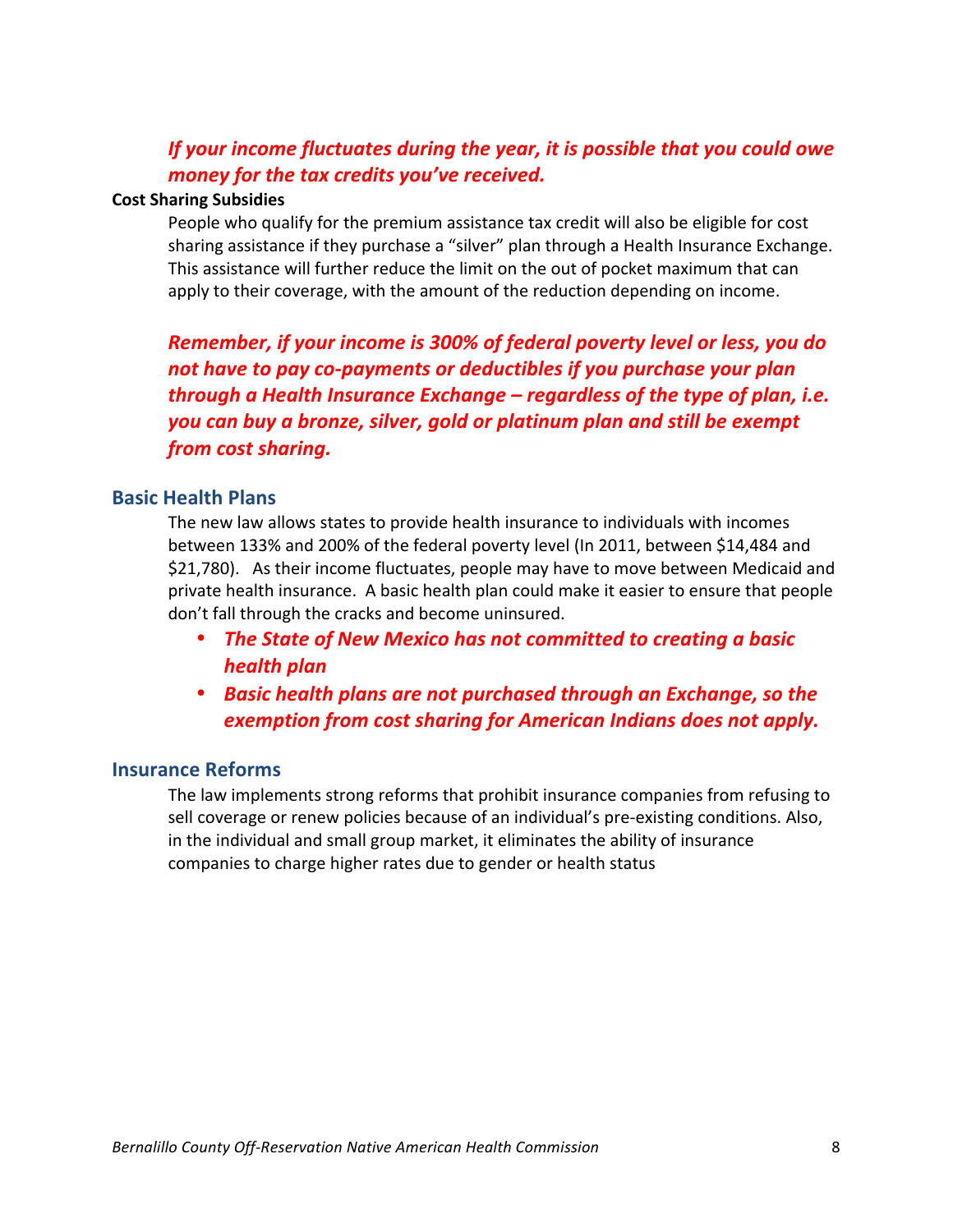## *Implications of Reform for People Using the Indian Health Service*

Health care presents a number of opportunities for Indian people to acquire affordable, high quality, health care coverage. The permanent reauthorization of the Indian Health Care Improvement Act enables the Indian Health Service to provide better more comprehensive services including:

- Establish comprehensive behavioral health, prevention, and treatment programs
- Provide or pay for hospice, assisted living, long-term, and home- and community-based care
- Create a Community Health Representative program for urban Indian organizations to train and employ Indians to provide health care services to Indian people living off the reservation

## *Implementation of the new law is taking time and appears dependent upon!existing!resources.!!It!may!be!some!time!before!the!Indian!Health* **Service determines how they will implement some of the elements of** *reform, e.g. long term care, hospice, etc.*

The new law states that health programs operated by the Indian Health Service, Indian tribes, tribal organizations, and urban Indian organizations are the payer of last resort for services provided by them to Indians. This means that before the Indian Health Service. Tribal 638 or Urban Indian Health Program (I/T/U) will pay for services, individuals must seek assistance through other programs including Medicaid, Medicare, and local charity care programs.

## *Even though American Indians are not required to obtain health coverage, many I/T/Us will require people to apply for Medicaid and other programs* **before they pay for services.**

Health care reform offers an unprecedented opportunity to strengthen and expand the Indian health system, but it is imperative that Indian people take advantage of every benefit available to them under the new laws. For the first time, hundreds of thousands of Indian people will be eligible for Medicaid and have incentives to purchase health insurance. When more Native people are covered, the Indian health system is better able to collect revenue from Medicaid, Medicare, and other health coverage plans. Increased revenues can be invested in infrastructure, workforce and other resources to provide more services.

## **Enrolling in Medicaid and/or Medicare or purchasing health insurance if** *it's affordable can strengthen and expand the Indian health system.*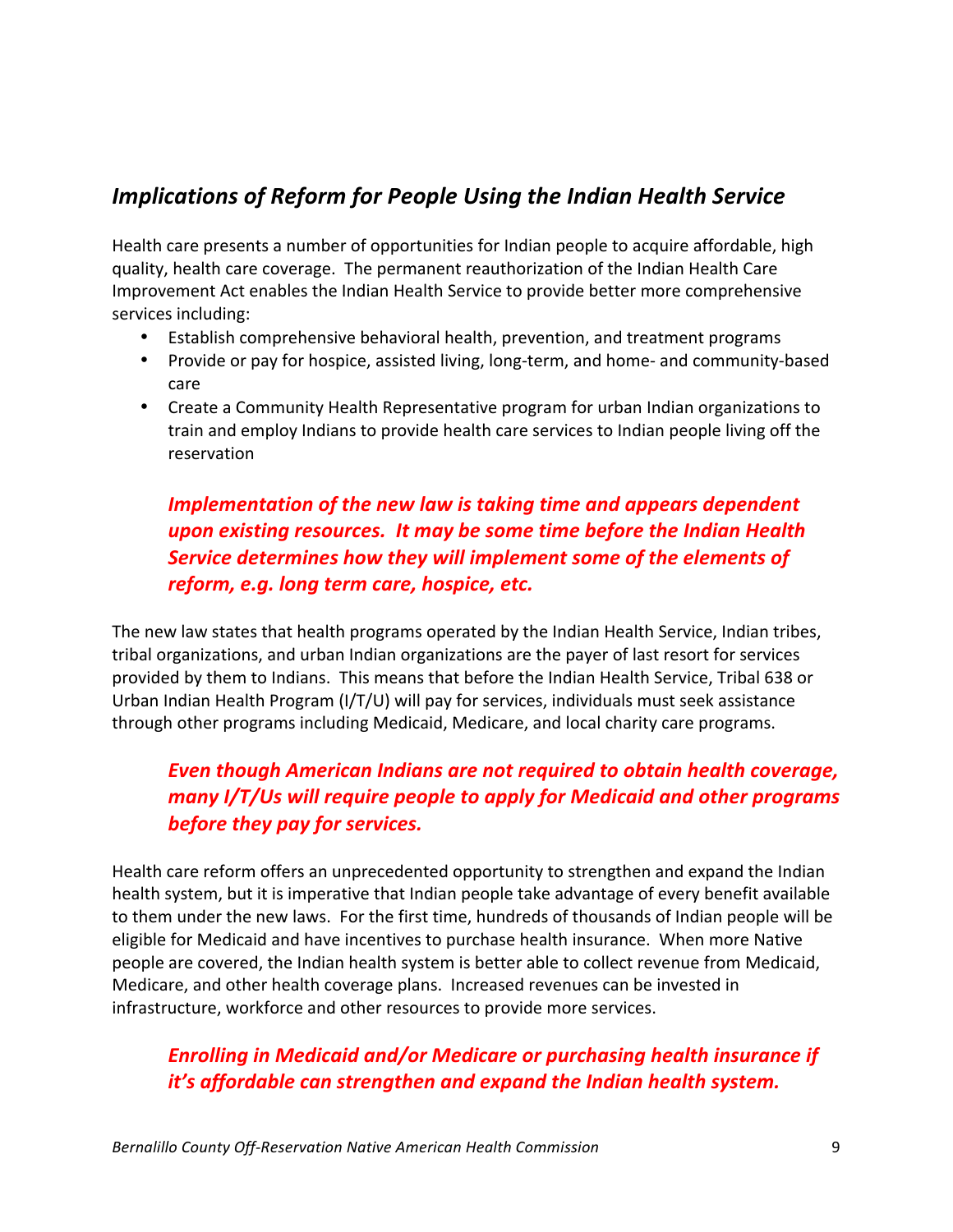## *Implications!of!Reform!For!Native!Communities*

Health care reform offers many grant opportunities to expand health care services in Native communities. Among those reserved specifically for Native American populations are the following:

## **Maternal'and'Child'Health**

Section 2951 of the Affordable Care Act allows the Health and Human Services Department to make grants to tribes, tribal organizations and urban Indian organizations to develop and implement early childhood visitation programs. In New Mexico, several Native communities have been awarded funds through this program. For more information about the tribal home visiting grants, contact: tribal.homevisiting@hhs.gov. For more information about Native early childhood visitation programs in New Mexico, go to: www.nappr.org

## **Trauma'Centers**

Section 3505 allows the Health and Human Services Department to award grants to qualified, public, non-profit, Indian Health Service, tribal, and urban Indian trauma centers to defray costs of uncompensated care and to provide emergency relief to ensure continued and future availability of trauma services.

## **Strengthening Primary Care and Other Workforce Improvements**

Section 5507 provides for grants to certain entities to conduct demonstration projects that are designed to provide low-income individuals with the opportunity to obtain education and training for occupations in the health care field. This section requires the Secretary of HHS, in consultation with the Secretary of Labor, to award at least three of these grants to Indian tribes, tribal organizations, or tribal colleges or universities.

There are many other grant opportunities that are not specific to Native communities, but require collaboration with many stakeholders including Native American organizations, tribes, and community members. Some examples include:

## **Consumer'Operated'and'Oriented'Plan'Program**

The Affordable Care Act calls for the establishment of the Consumer Operated and Oriented Plan (CO-OP) Program, which will foster the creation of qualified nonprofit health insurance issuers to offer competitive health plans in the individual and small group markets. For more information about this program, go to www.grants.gov and search by funding opportunity number OO-COO-11-001. For more information about a local group that has applied for funding, go to: www.nmhealthconnections.org

## **Community'Transformation Grants**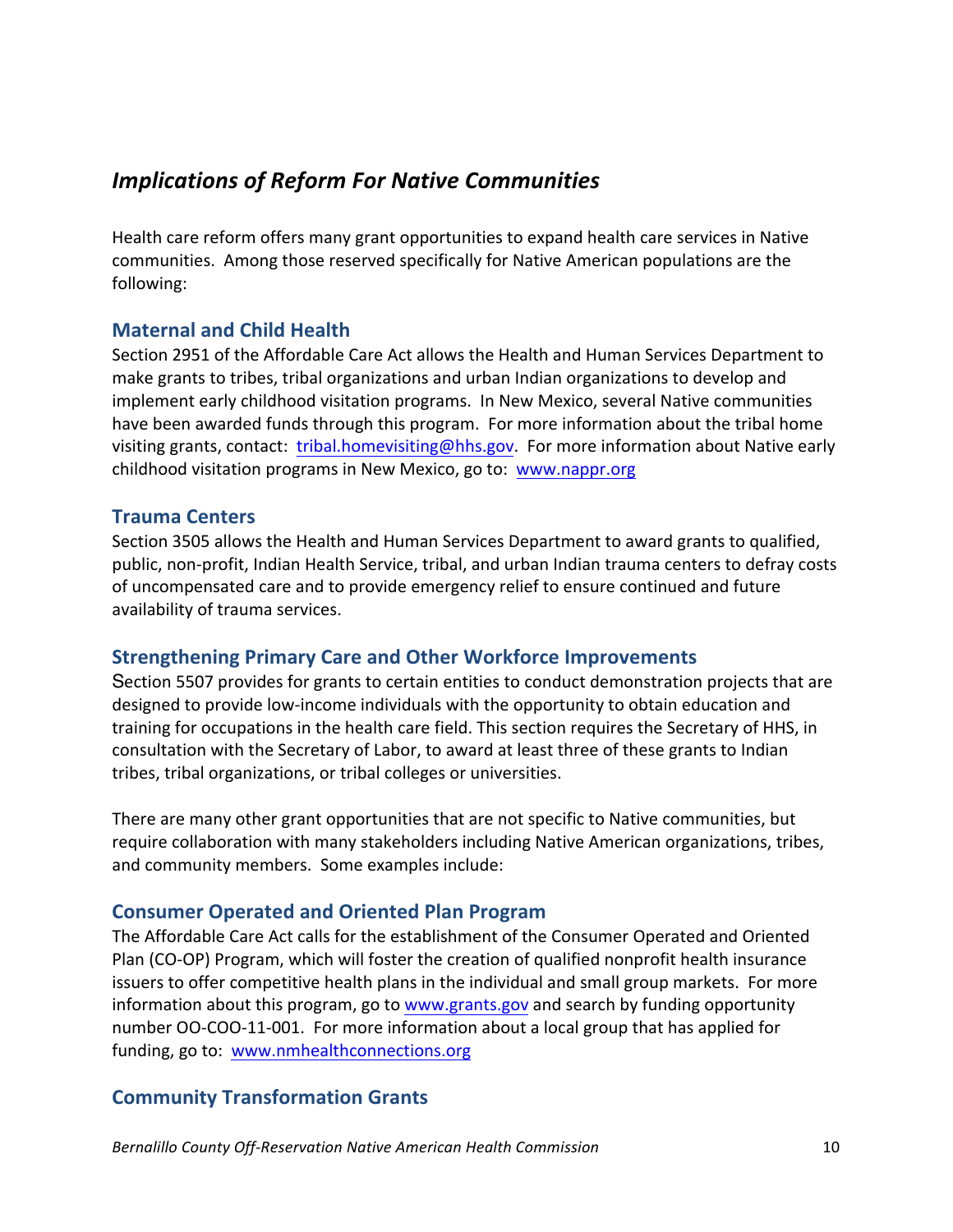The Community Transformation grants program supports community-level efforts to reduce chronic diseases such as heart disease, cancer, stroke, and diabetes. By promoting healthy lifestyles, especially among population groups experiencing the greatest burden of chronic disease, these grants will help improve health, reduce health disparities, and control health care spending. The New Mexico Department of Health received a Community Transformation grant in the amount of \$1.5 million to serve the entire state minus its large counties. Bernalillo County was awarded nearly \$500,000 to build capacity to support healthy lifestyles for its entire population including the City of Albuquerque. For more information about the Community Transformation grants, go to: www.cdc.gov/communitytransformation/

## **Health Care Innovation Challenge**

The Health Care Innovation Challenge will award up \$1 billion in grants to applicants who will implement the most compelling new ideas to deliver better health, improved care and lower costs to people enrolled in Medicare, Medicaid and CHIP, particularly those with the highest health care needs. The due date for an application is January 27, 2012. For more information go to: www.innovations.cms.gov/initiatives/innovation-challenge/

## **Health Insurance Exchange Establishment Grants**

New Mexico received about over \$34 million to develop and establish the New Mexico Health Insurance Exchange in 2012 and to meet the timelines for certification and operation by 2014. There may be opportunities to competitively apply for funds to ensure that the Exchange complies with the Indian specific provisions of the health care reform law and meets the needs of Native American consumers. Check the New Mexico Human Services Department website for more information at: www.hsd.state.nm.us/nhcr/nhcrlao.htm

*Check www.grants.gov regularly to identify grant opportunities for your organization or community.*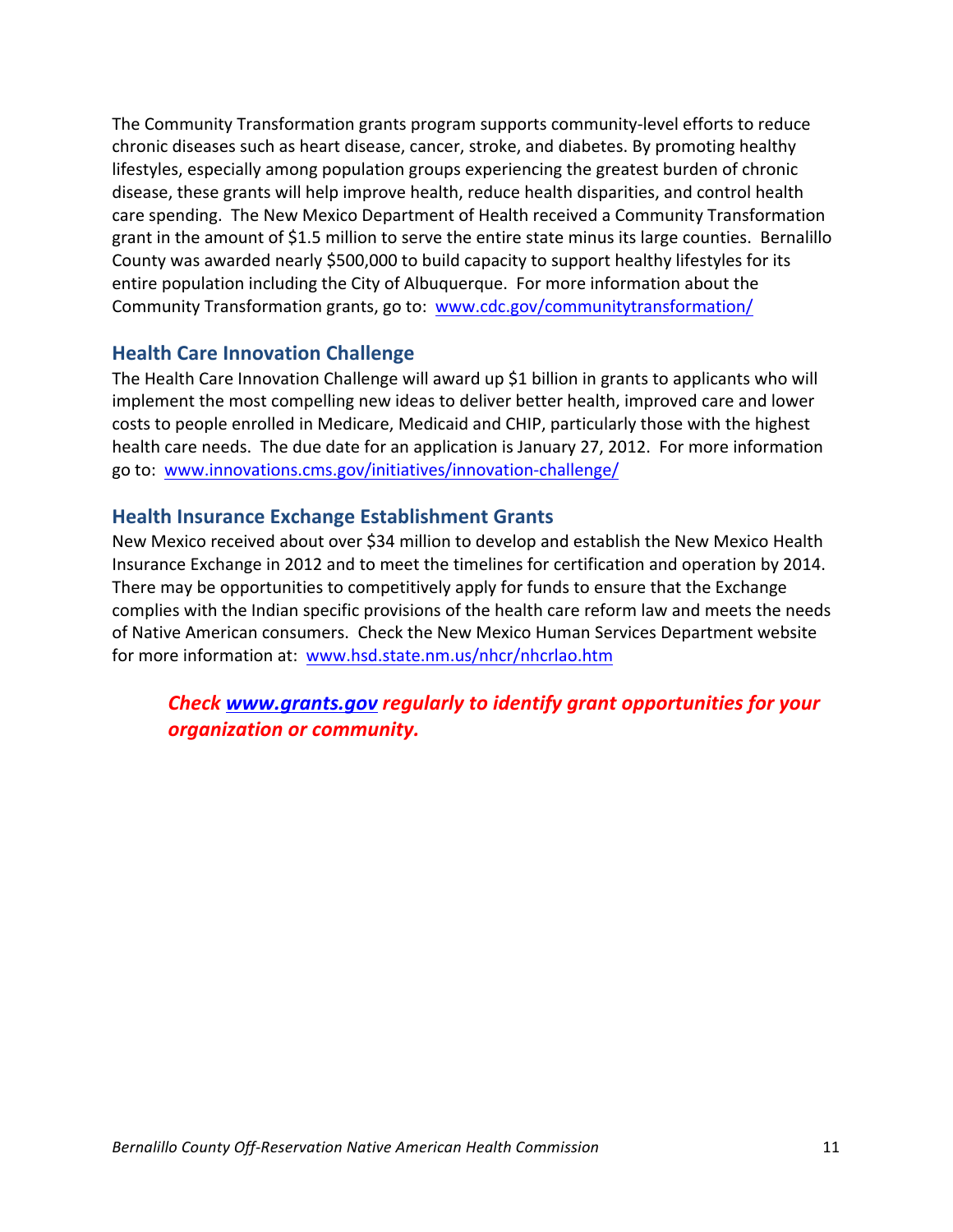## *Implications!of!Reform!For!Tribal!Governments*

There are numerous opportunities for tribal governments to strengthen and expand their health systems through health care reform and the permanent reauthorization of the Indian Health Care Improvement Act. The following are a number of examples:

#### **Express Lane Agencies**

The Express Lane option provides States with a strategy to ensure that children eligible for Medicaid or the Children's Health Insurance Program (CHIP) have a fast and simplified process for having their eligibility determined or re-determined. The Express Lane option allows States to rely on findings from a designated entity to determine whether a child satisfies one or more factors of eligibility for Medicaid or CHIP. Section 2901(c) of the Affordable Care Act adds the IHS, an Indian Tribe, Tribal Organization or Urban Indian Organization as Express Lane agencies that are capable of collecting information and making a finding regarding one or more programmatic eligibility requirements for Medicaid and/or CHIP.

## **New Mexico has not designated any entities as Express Lane Agencies. It** *is critical that the State facilitate the enrollment of eligible Native children in Medicaid and CHIP.*

#### **Purchase Health Benefits for IHS Beneficiaries**

Section 152 of the Indian Health Care Improvement Act authorizes tribes and tribal organizations to purchase health benefits coverage for IHS beneficiaries using appropriated health care dollars. This means that tribal governments or tribal organizations could use Indian Health Service dollars that are contracted or compacted to purchase insurance coverage for people who are able to receive services from the Indian Health Service. Increasing the number of tribal members who have health coverage potentially increases the amount of third party revenue generated by I/T/Us thus strengthening the Indian health system.

## Access to Federal Insurance for Employees

Section 157 of the Indian Health Care Improvement Act allows a tribe or tribal organization carrying out a program under the Indian Self-Determination and Education Assistance Act (Tribal 638) and an urban Indian organization carrying out a program under Title V of IHCIA to purchase coverage for its employees from the Federal Employees Health Benefits Program.

## **Essential Community Providers**

A central goal of the Affordable Care Act is to ensure that all Americans, regardless of income or location, have access to a sufficient choice of health care providers. This is achieved, in part, by requiring "essential community providers... that serve predominantly low-income, medically-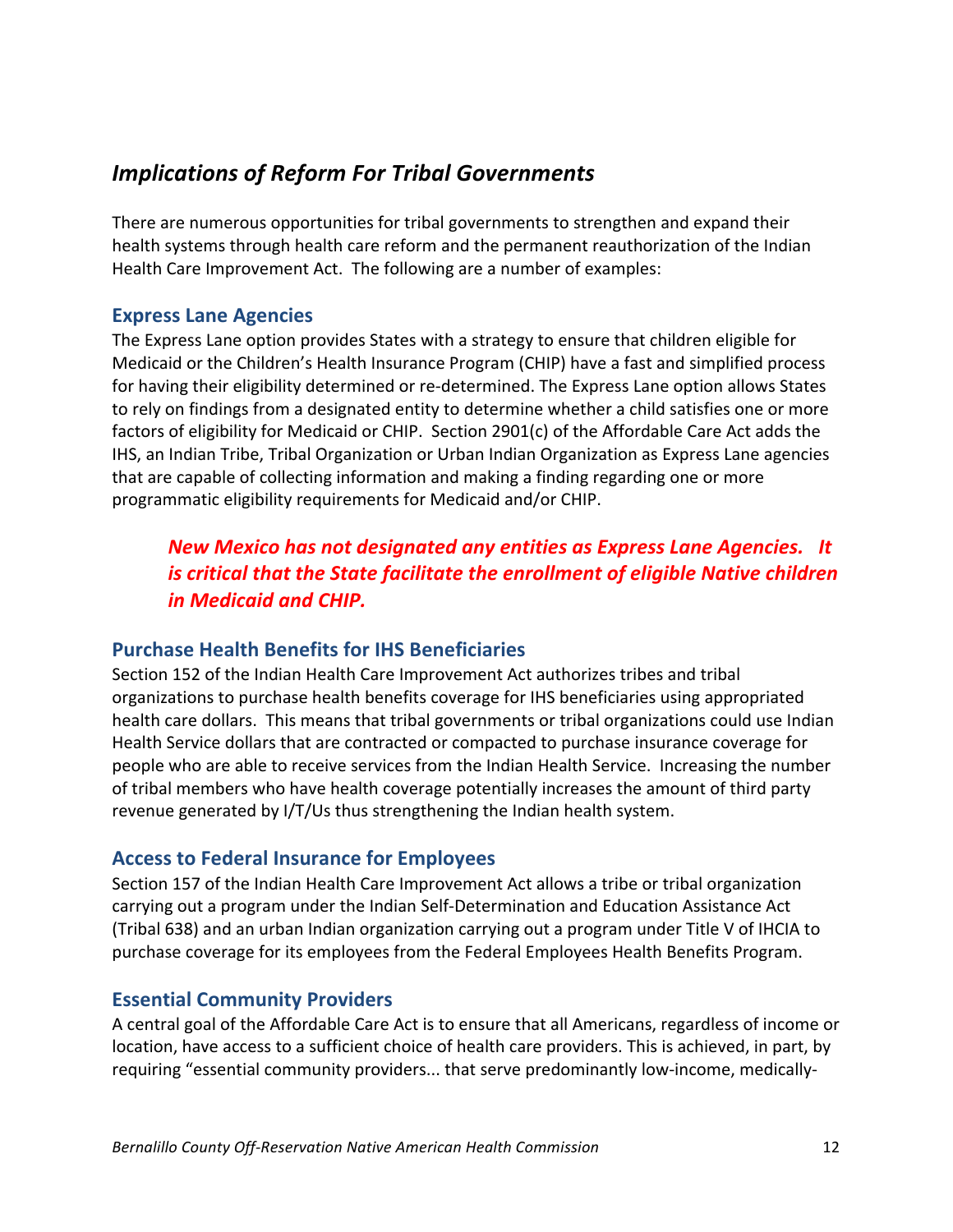underserved individuals" to be included in the networks of all health plans offered through the health insurance exchanges.<sup>6</sup>

*Currently, it does not appear that I/T/Us are recognized as essential community providers. Tribal leaders should leverage the government-togovernment!relationship!and!tribal!consultation!process!to!ensure!that! I/T/Us qualify as essential community providers and are designated as such!in!any!proposed!regulations.*

## **Creation'of'Subsidiary'Health'Insurance'Exchanges**

By 2014, each State must have an operating Health Insurance Exchange. States can structure their Exchange in their own way, e.g. as a non-profit entity established by the State, as an independent public agency, or as part of an existing State agency. In addition, States can choose to operate an Exchange in partnership with other States through a regional Exchange or it can operate subsidiary Exchanges that cover areas within the State.<sup>7</sup> Any combination of these options can be approved. Exchanges will perform a variety of functions, including:

- Certify health plans as Qualified Health Plans (QHPs) to be offered in the Exchange.
- Operate a website to facilitate comparisons among qualified health plans for consumers.
- Operate a toll-free hotline for consumer support, provide grant funding to entities for consumer assistance, called "Navigators", and conduct outreach and education to consumers regarding Exchanges.
- Facilitate enrollment of consumers in Exchange-qualified health plans.

States have substantial flexibility in determining how to perform these functions, but it may be appropriate to consider the feasibility of a tribally operated subsidiary Health Insurance Exchange. In the case of the Navajo Nation which spreads across Arizona, Utah, and New Mexico and has more than 300,000 enrolled tribal members, it may be more appropriate to form a subsidiary Exchange to reduce the complexity of enrolling eligible individuals in three different Medicaid programs. Further, Section 159 of the Indian Health Care Improvement Act authorized the Navajo Nation to explore the feasibility of administering its own Medicaid program which might serve as a foundation for the creation of a subsidiary Exchange.

## **Creation'of'Tribally'Operated'Managed'Care'Organizations'(MCOs)**

The Affordable Care Act offers a number of incentives for American Indians to enroll in Medicaid or purchase health insurance, but American Indians have historically been reluctant to enroll in Medicaid or purchase health insurance coverage for a number of reasons.<sup>8</sup> A

<sup>6</sup> http://www.nnaapc.org/publications/ITU%20Are%20Essential%20Community%20Providers%2 0DIST%202011-02-09a.pdf

 $7$  http://www.healthcare.gov/news/factsheets/2011/07/exchanges07112011a.html 8 http://www.insurenewmexico.state.nm.us/Inm/Native%20American%20Health%20FINAL%20 REPORT%20(2-3-06).pdf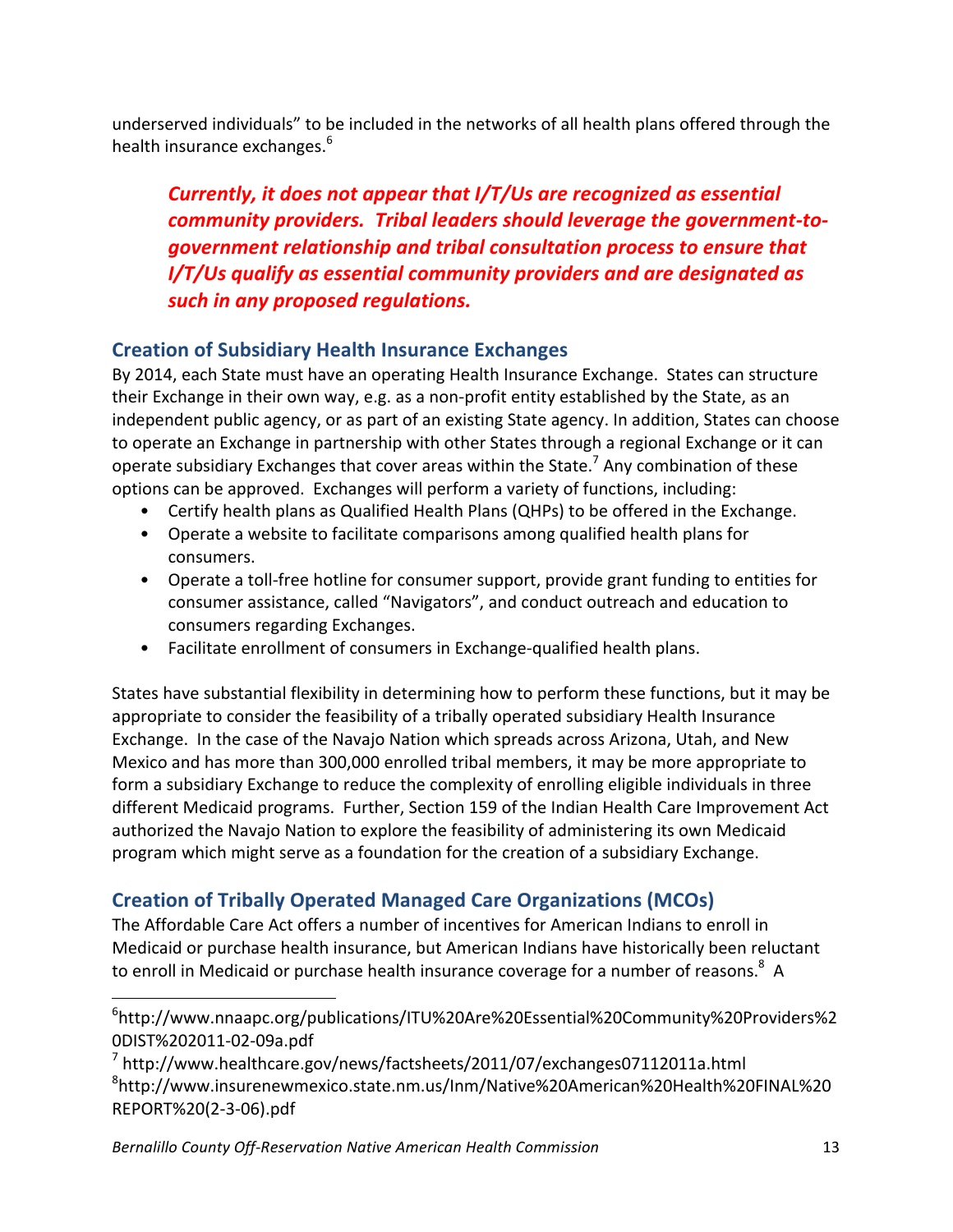tribally operated managed care organization might be more effective in aggressively reaching out to Native consumers and ensuring that health coverage programs meet their needs. Moreover, a tribally-operated managed care organization might be designed to focus on improved health outcomes, better quality, and reduced costs with revenues used to invest in tribal health infrastructure, workforce development and other resources.

Because Medicaid is financed differently for American Indians who receive services in Indian Health Service facilities or through Tribal 638 programs, it is possible that a tribally operated managed care organization could become a new economic development opportunity for tribal governments. For example, Medicaid reimbursable services received in Indian Health Service facilities or through Tribal 638 programs are paid 100% by the federal government; there is no State match required. $^9$  In addition, services are reimbursed at an all-inclusive rate that is typically much higher than reimbursement rates received by other providers. Finally, while States cannot mandate American Indians to participate in managed care programs without a waiver<sup>10</sup>, tribal governments are in a much more powerful position to encourage their tribal members to participate.

## **Strengthen'and'Expand'Indian'Health'Systems**

The Affordable Care Act offers many opportunities for tribes who have contracted their health care programs from the Indian Health Service. For example, Section 194 of the Indian Health Care Improvement Act authorizes Tribal 638 programs to provide health care services to non-IHS eligible beneficiaries as long as they pay for the services they receive and there is no reduction in services to those who are eligible for services through IHS. This section was designed to ensure that Indian health programs could take advantage of the new population of insured patients and benefit from reimbursements available for providing care.<sup>11</sup> This provision offers some intriguing possibilities for Tribal 638 programs. Specifically, tribes could operate health care facilities and provide services to IHS beneficiaries (who are typically American Indian consumers) and non-Indian patients. Given the Medicaid financing mechanism described above, it might be possible for tribal programs to have a competitive edge in their ability to become the provider of choice for the newly insured in 2014.

It might be beneficial for tribes and states to partner to construct Tribal 638 facilities on or off the reservation. For example, an enterprising tribe could build a health facility on or off reservation and provide health care services to IHS while reducing Medicaid costs for the State. In a study performed in 2006, Dr. Donald Warne found that investing in Tribal 638 facilities resulted in significant savings for state Medicaid programs.<sup>12</sup>

<sup>9</sup> http://www.cmsttag.org/docs/cms\_aian\_strategic\_plan\_final.pdf?story=20060206203843764 <sup>10</sup> http://www.cbpp.org/cms/index.cfm?fa=view&id=2138

 $11$  http://bingaman.senate.gov/policy/ppaca\_ihcia.pdf

 $12$ http://www.acoihc.az.gov/userfiles/file/American\_Indian\_Healthcare\_Facilities\_in\_Arizona\_3\_ .pdf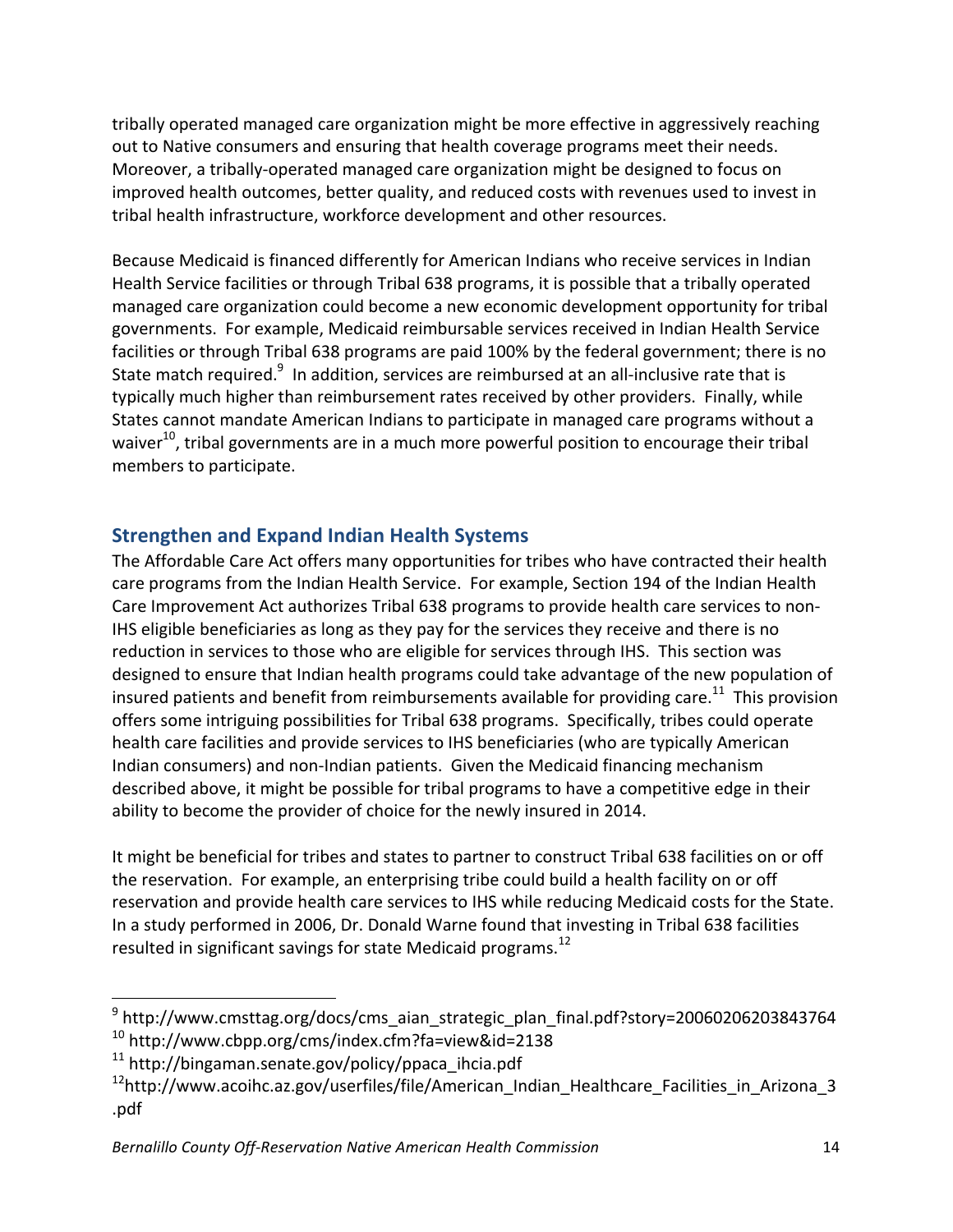Another opportunity to explore is the establishment of contractual agreements with non-Indian providers and facilities to expand access to services for tribal members living off the reservation. For example, the Acoma Laguna Canoñcito Service Unit currently contracts with the University of New Mexico to provide health care services at a local school-based health center. Because of the contractual relationship, the school-based health center functions as an "IHS look-alike" and is able to bill at the higher all-inclusive rate and services reimbursed by Medicaid are matched at 100% by the federal government.<sup>13</sup> Revenues received from Medicaid are split between the ACL Service Unit and the school-based health center. Based on this precedent, it appears possible for a Tribal 638 to contract with a local entity to provide services to tribal members living off the reservation and bill Medicaid accordingly.

**There are many opportunities for tribal governments to strengthen and** *expand their health care systems, but they are often tied to the ability of the tribe to contract or compact services from the Indian Health Service. It is understood that the decision to contract or compact services is a serious* endeavor and has long-term implications for other tribes and individuals *dependent!upon!Indian!Health!Service!facilities!and!programs.*

**Strategic partnerships and collaborations between tribal governments,** *Native communities, and the State are most likely to lead to successful implementation of health care reform and ensure Native people benefit from the many opportunities presented by the Affordable Care Act.* 

 $^{13}$  Telephone Interviews with Dr. Martin Kileen, MD, ACL Service Unit and Lakhana Peou, UNM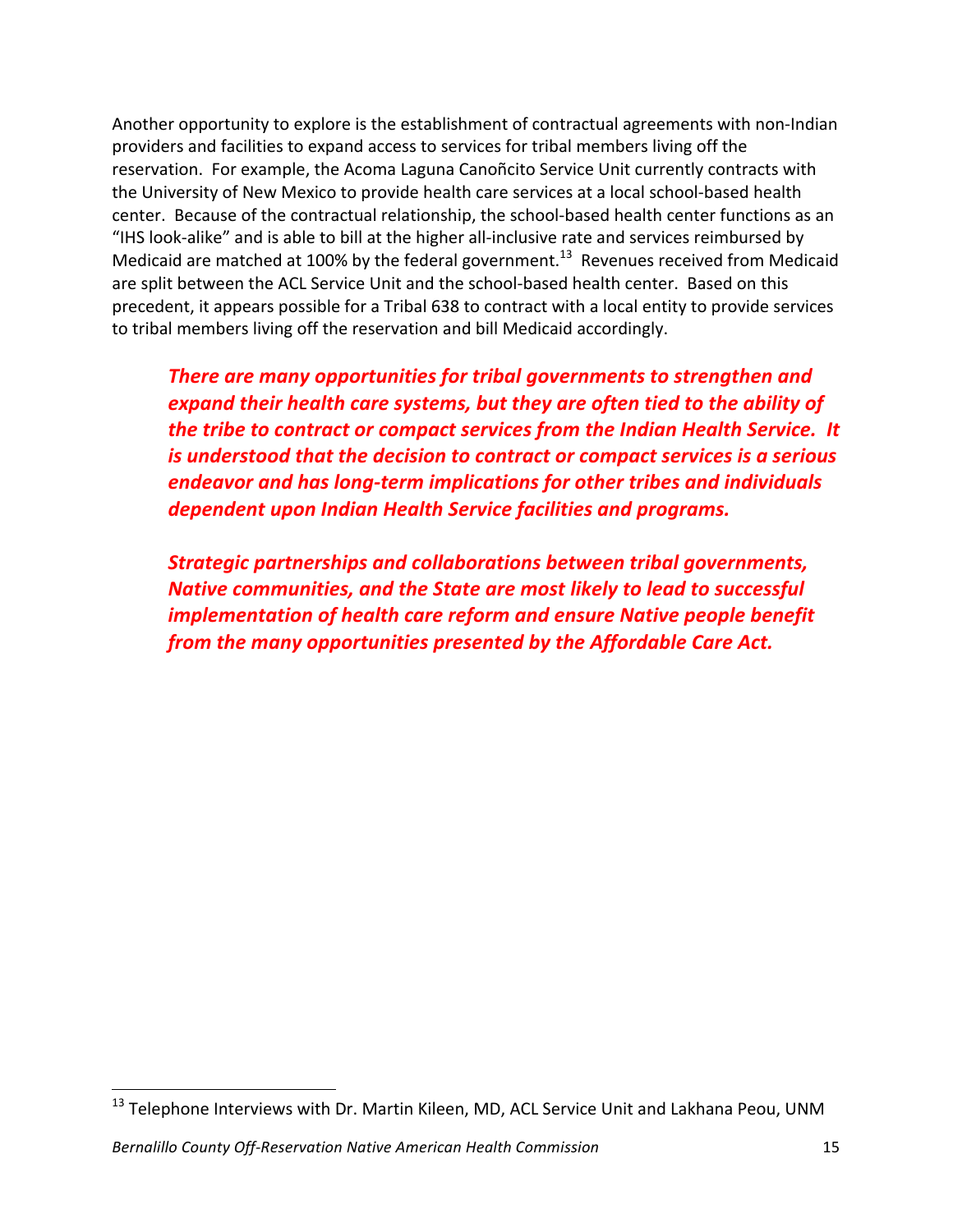#### **Terms**

Actuarial Value - The percentage of total average costs for covered benefits that a plan will cover. For example, if a plan has an actuarial value of 70%, on average, you would be responsible for 30% of the costs of all covered benefits.

**Children's Health Insurance Program (CHIP)** - provides free or low-cost health coverage for children up to age 19.

**I/T/U** – Indian Health Service/Tribal 638/Urban Indian Health Program

**Managed Care Organization (MCO)** - Managed care plans are health insurance plans that contract with health care providers and medical facilities to provide care for members at reduced costs. These providers make up the plan's network.

**Medicaid** – a Federal-State health insurance program for low-income and needy people. It covers children, the aged, blind, and/or disabled and other people who are eligible to receive federally assisted income maintenance payments.

**Medicare** - a health insurance program for people 65 or older, people under 65 with certain disabilities, and people with End-Stage Renal Disease (permanent kidney failure).

**Medicare Part A** - Hospital insurance that helps cover inpatient care in hospitals, skilled nursing facility, hospice, and home health care.

**Medicare Part B** – Covers medically necessary services like doctors' services, outpatient care, durable medical equipment, home health services, and other medical services.

**Medicare Part C** - A Medicare Advantage Plan offered by private companies approved by Medicare. The plan provides all of your Part A and Part B coverage and may offer extra coverage, such as vision, hearing, dental, and/or health and wellness programs. Most plans include prescription drug coverage (Part D).

**Medicare Part D** – Prescription drug coverage offered through Medicare

**Minimum Essential Coverage** – includes coverage under government sponsored programs, eligible employer-sponsored plans, plans in the individual market, certain grandfathered group health plans, and other coverage as recognized by regulation.

**Payer of Last Resort** - A payer of last resort is an entity that pays after any other primary programs have been billed. For examples, individuals must apply for Medicaid or other financial assistance programs before the Indian Health Service will pay for care through the contract health services program because the IHS is the payer of last resort.